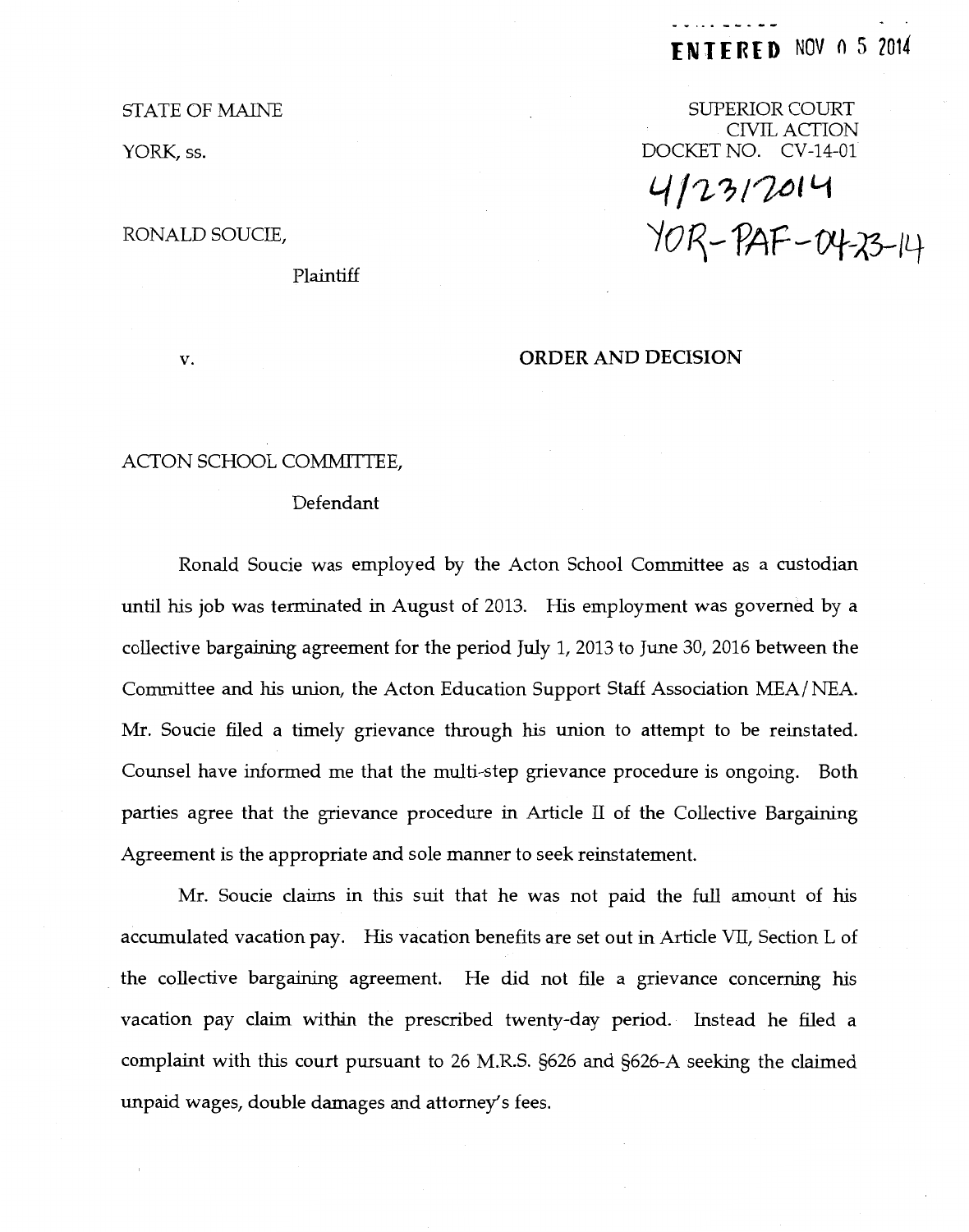The defendant has filed a motion to dismiss claiming that the collective bargaining agreement provides the only procedure that may be used to resolve a claim for unpaid wages including vacation pay. That argument is rejected for two reasons based on the collective bargaining agreement itself, and separately on broader statutory and historical principles.

Absent a collective bargaining agreement, an individual employment contract, the violation of employment discrimination provisions or other specific statutes such as 26 M.R.S. §626 and §626-A an employee has little recourse. Generally employees in Maine are employees at will who can be fired for any or no reason. The collective bargaining agreement establishes the employment relationship and provides broad protection for both the worker and the employer.

It is correct that Article II, SB(1) defines "Grievance" as "A grievance shall be defined as any controversy, complaint, misunderstanding, or dispute arising between the parties as to the meaning or application of the specific terms of this Agreement." That definition is certainly broad enough to include a dispute concerning vacation pay. There is, however, no explicit provision in the agreement that a worker must file a grievance or lose whatever separate rights he may have based on something other than the collective bargaining agreement. By failing to file a timely grievance regarding his vacation pay, Mr. Soucie lost whatever possibility he had of resolving his dispute less formally and more quickly through the grievance procedure. He did not lose whatever rights he might otherwise have.

The modest and shrinking rights that workers now have were achieved slowly and with great diffieulty. Earlier generations of workers were killed, beaten, jailed or fired for their union activities. Pope Leo XIII in 1891 issued his encyclical on capital and labor entitled *Rerum Novarum* supporting the right of workers to form unions and

2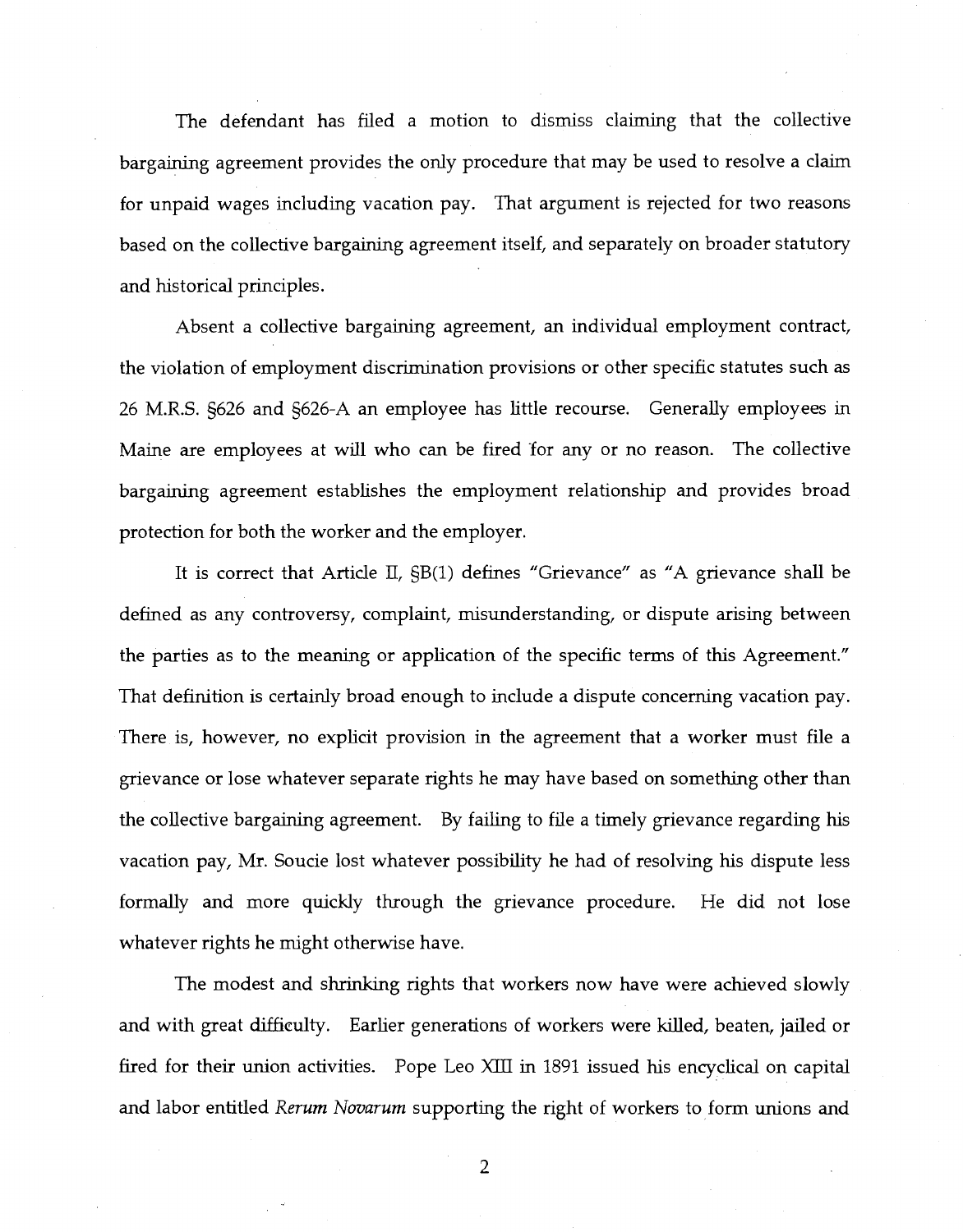associations. Also see more recently *Capital in the Twenty-First Century* by Thomas Piketty and his insightful and disturbing analyses of growing income and asset inequality.

The National Labor Relations Act of 1935 recognized the rights of private sector workers to unionize. Public sector employees were given that right starting in Wisconsin in 1959, expanding in limited form to federal employees in 1962 and to Maine public employees in 1969. The Municipal Public Employees Labor Relations Law, 26 M.R.S. §§962- *et seq.* does not indicate that the existence of a collective bargaining agreement abrogates whatever separate statutory rights workers may have.

The current provisions of Sections 626 and 626-A of Title 26 come from 1975 legislation. There is nothing in these statutes or the shorter version of Section 626 enacted in 1961 that suggests that these remedies disappear when there is a collective bargaining agreement. Also see former 26 M.R.S. §626-B enacted in 1975 and repealed in 1999. That section read as follows:

No employer shall be deemed to have violated Section 626 when pursuant to a written and signed agreement made as a result of collective bargaining by representatives of employees, unpaid wages are paid within a different time period or a setoff or counterclaim is set up and where the contract or agreement specifies the length of the time period or the precise nature of the setoff or counterclaim, respectively.

Fundamentally, a collective bargaining agreement is designed to supplement not eliminate rights that workers otherwise have.

There is no indication that the union agreed to a limitation of existing rights or that the Maine legislature ever intended to strip union members of their rights under 26 M.R.S. §626 or §626-A.

In *Richardson v. Winthrop School Department,* 2009 ME 109, *<][7,* 983 A.2d 400, 2, the Law Court stated, in a case involving a claim by a non-union principal for unused

3